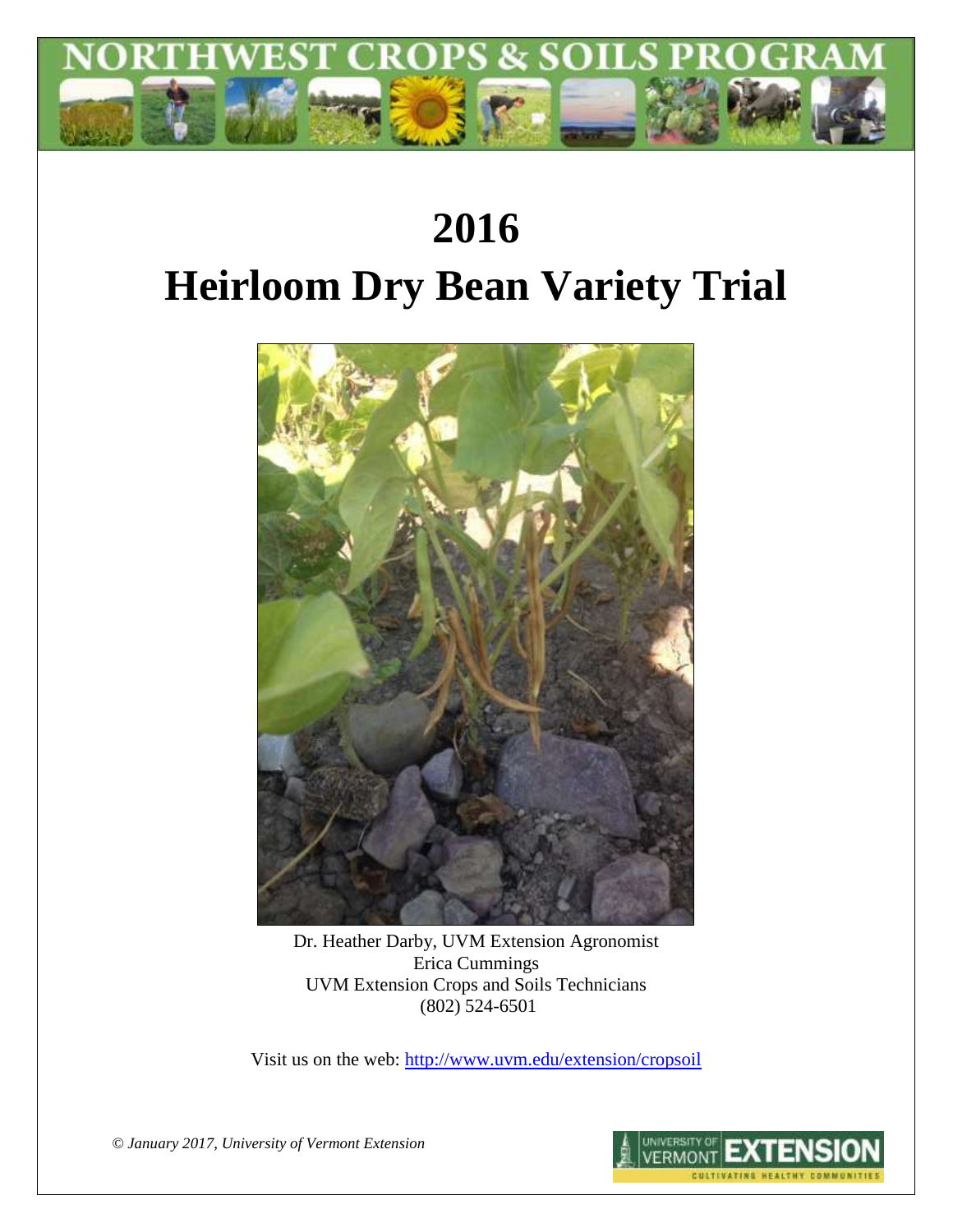#### **2016 HEIRLOOM DRY BEAN VARIETY TRIAL**

Dr. Heather Darby, University of Vermont Extension [Heather.Darby\[at\]uvm.edu](mailto:Heather.Darby@uvm.edu)

Dry beans (Phaseolus vulgaris), a high-protein pulse crop, have been grown in the Northeast since the 1800's. As the local food movement continues to diversify and expand, consumers are asking stores to carry more and more locally-produced foods, and dry beans are no exception. Currently, the demand for heirloom dry beans has far exceeded the supply. In an effort to support and expend the local bean market throughout the northeast, the University of Vermont Extension Northwest Crops and Soils Program, as part of a USDA NE-SARE Partnership Grant (PG16-049), established a second year of trials in 2016 to evaluate heirloom dry bean varieties to see which ones thrive in our northern climate.

## **MATERIALS AND METHODS**

The trials were established at Borderview Research Farm in Alburgh, VT and at our partner farm, Morningstar Farms in Glover, VT. Morningstar Farms is certified organic through Vermont Organic Farms, LLC (Richmond, VT). The experimental design at both locations was a randomized complete block with four replications. The treatments were heirloom dry bean varieties. The heirloom dry bean varieties, seed sources, relative maturity, and vining tendencies for both sites are listed in Table 1. The varieties with an asterick (\*) were trialed in Glover.

| $\frac{1}{2}$ = $\frac{1}{2}$ $\frac{1}{2}$ $\frac{1}{2}$ $\frac{1}{2}$ $\frac{1}{2}$ $\frac{1}{2}$ $\frac{1}{2}$ $\frac{1}{2}$ $\frac{1}{2}$ $\frac{1}{2}$ $\frac{1}{2}$ $\frac{1}{2}$ $\frac{1}{2}$ $\frac{1}{2}$ $\frac{1}{2}$ $\frac{1}{2}$ $\frac{1}{2}$ $\frac{1}{2}$ $\frac{1}{2}$ $\frac{1}{2}$ $\frac{1}{2}$<br><b>Variety</b> | <b>Seed Source</b>                       | <b>Relative</b><br>maturity | <b>Vining</b>  |
|-----------------------------------------------------------------------------------------------------------------------------------------------------------------------------------------------------------------------------------------------------------------------------------------------------------------------------------------|------------------------------------------|-----------------------------|----------------|
|                                                                                                                                                                                                                                                                                                                                         |                                          |                             |                |
| Black Calypso*                                                                                                                                                                                                                                                                                                                          | Saved seed, Borderview Research Farm, VT | Early                       | No             |
| Hutterite Soup*                                                                                                                                                                                                                                                                                                                         | University of Minnesota, MN              | Medium                      | Yes            |
| Jacob's Cattle Gold*                                                                                                                                                                                                                                                                                                                    | University of Minnesota, MN              | Medium                      | No             |
| Jacob's Cattle                                                                                                                                                                                                                                                                                                                          | Saved seed, Borderview Research Farm, VT | Early                       | No             |
| Kenearly Yellow Eye*                                                                                                                                                                                                                                                                                                                    | University of Minnesota, MN              | Early                       | No             |
| King of the Early                                                                                                                                                                                                                                                                                                                       | Saved seed, Borderview Research Farm, VT | Medium                      | No             |
| Lowe's Champion*                                                                                                                                                                                                                                                                                                                        | Rusted Rooster Farm, ME                  | Medium                      | No             |
| Lina Sisco*                                                                                                                                                                                                                                                                                                                             | University of Minnesota, MN              | Early                       | No             |
| Light Red Kidney                                                                                                                                                                                                                                                                                                                        | Saved seed, Borderview Research Farm, VT | Medium                      | No             |
| Marifax*                                                                                                                                                                                                                                                                                                                                | <b>Rusted Rooster Farm, ME</b>           | Medium                      | No             |
| Orca                                                                                                                                                                                                                                                                                                                                    | Saved seed, Borderview Research Farm, VT | Medium-late                 | Yes            |
| Peregion*                                                                                                                                                                                                                                                                                                                               | University of Minnesota, MN              | Medium                      | Yes            |
| Raquel*                                                                                                                                                                                                                                                                                                                                 | Saved seed, Borderview Research Farm, VT | Medium-late                 | N <sub>0</sub> |
| Spanish Tolasna*                                                                                                                                                                                                                                                                                                                        | Saved seed, Borderview Research Farm, VT | Medium-late                 | Yes            |
| Tongues of Fire                                                                                                                                                                                                                                                                                                                         | Saved seed, Borderview Research Farm, VT | Early                       | No             |
| Tiger's Eye*                                                                                                                                                                                                                                                                                                                            | University of Minnesota, MN              | Early                       | Yes            |
| Vermont Appaloosa*                                                                                                                                                                                                                                                                                                                      | Saved seed, Borderview Research Farm, VT | Early                       | N <sub>0</sub> |
| <b>Vermont Cranberry</b>                                                                                                                                                                                                                                                                                                                | Saved seed, Borderview Research Farm, VT | Early                       | Yes            |

## **Table 1. Varieties, seed sources, relative maturity, and vining of the 18 heirloom dry bean varieties planted in Alburgh and 12 in Glover, VT, 2016.**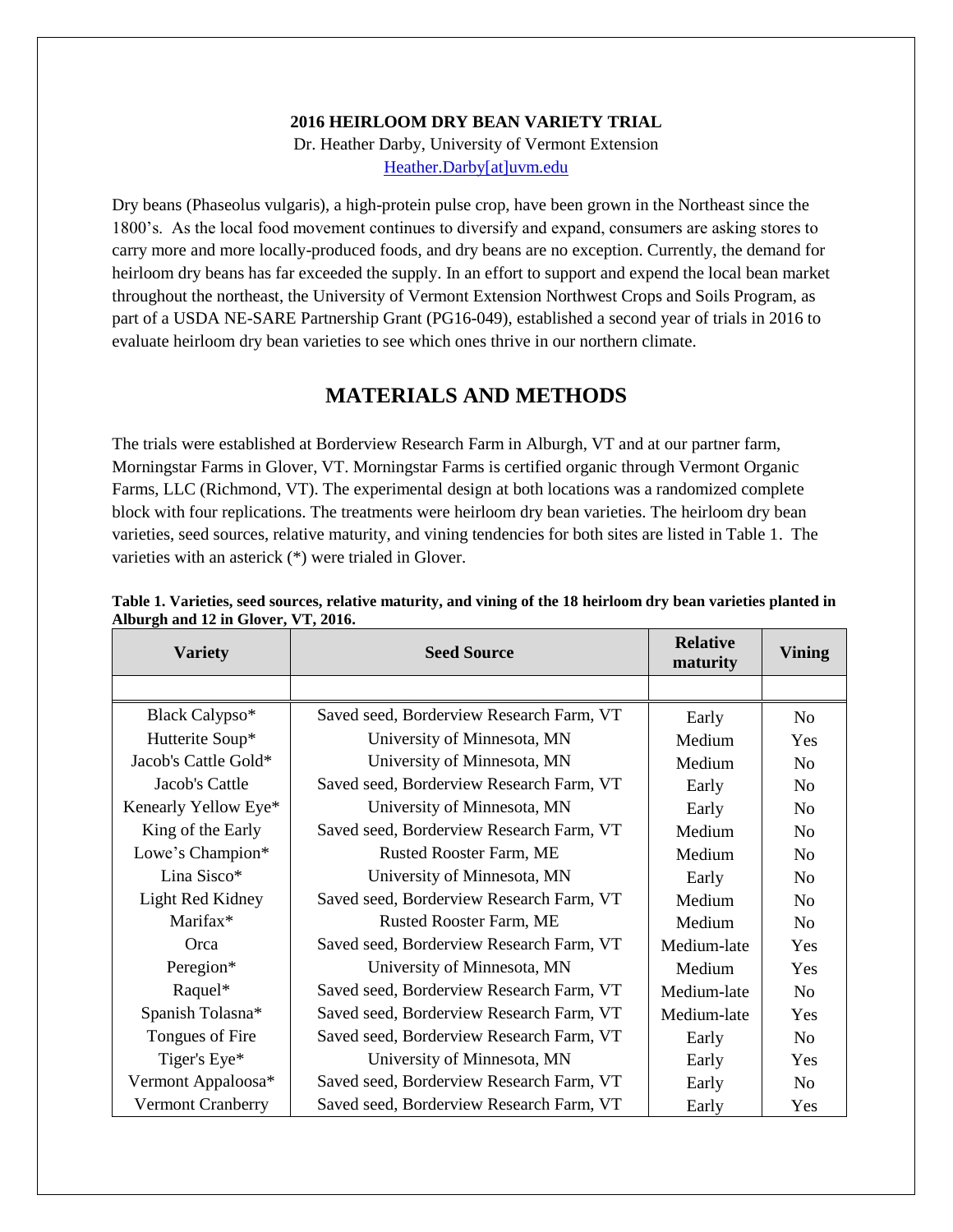The seedbeds at both the Alburgh and Glover locations were prepared by conventional tillage methods. All plots were managed with practices similar to those used by producers in the surrounding areas (Table 2). The previous crop planted at the Alburgh site was sod and in Glover, it was a mixture of vegetables and sod. The field in Alburgh was spring plowed, disked and spike tooth harrowed to prepare for planting. At the Glover site, the seedbed was prepared by spring moldboard plowed and followed by disk harrow. In Alburgh, the plots were planted on 1-Jun with a Monosem 2-row planter, at a rate of 7 seeds per foot. In Glover, the trial was seeded on 8-Jun with a White 140 plate planter calibrated for 7 seeds per foot. Prior to planting, bean seed at both trial locations were treated with dry bean inoculant (*Rhizobium*  leguminosarum biovar phaseoli). Additionally, starter fertilizer was applied in Alburgh at 150 lbs ac<sup>-1</sup> to the acre of 10-20-20 and in Glover, an organic approved fertilizer called MicroSTART 60 (3-2-3) was applied at 350 lbs ac<sup>-1</sup>. Plot size in Alburgh was 5' x 20' and 5' x 12' in Glover, with 30-inch row spacing at both locations.

| Location                            | Borderview Research Farm,                                 | Morningstar Farms,                                                                |
|-------------------------------------|-----------------------------------------------------------|-----------------------------------------------------------------------------------|
|                                     | Alburgh, VT                                               | Glover, VT                                                                        |
| Soil type                           | Benson rocky silt loam                                    | Sandy loam                                                                        |
| Previous crop                       | Sod                                                       | Mixed vegetables and sod                                                          |
| <b>Tillage operations</b>           | Spring plow, disk, & spike tooth<br>harrow                | Moldboard plow & disk harrow                                                      |
| <b>Plot size (feet)</b>             | 5 x 20                                                    | 5 x 12                                                                            |
| <b>Row spacing (inches)</b>         | 30                                                        | 30                                                                                |
| <b>Replicates</b>                   | 4                                                         | 4                                                                                 |
| Starter Fertilizer (lbs $ac^{-1}$ ) | $150 - (10-20-20)$                                        | 350 – MicroSTART 60 (3-2-3)                                                       |
| <b>Planting date</b>                | $1-J$ un                                                  | 8-Jun                                                                             |
| <b>Seeding rate</b>                 | 7 seed ft <sup>2</sup> (~122,000 seeds ac <sup>-1</sup> ) | 7 seed ft <sup>2</sup> (~122,000 seeds ac <sup>-1</sup> )                         |
| <b>Planter</b>                      | Monosem 2 row planter                                     | White 140 plate planter                                                           |
| <b>Tineweed</b>                     | None                                                      | Pre-emergence                                                                     |
| <b>Cultivation</b>                  | 4-Row Brillion: 6-Jul and 11-Jul                          | John Deere 4-row C-shank w/crop<br>shields: weekly for 4 weeks<br>starting 28-Jun |
| <b>Harvest date</b>                 | $20-Sep$                                                  | 6-Oct                                                                             |

**Table 2. General trial management information of the 2016 heirloom dry bean variety trials in Alburgh, VT and Glover, VT.**

Plant populations were taken at Morningstar Farms on 30-Jun by counting the number of plants in each plot.

In Alburgh, the plots were mechanically cultivated with a 4-row Brillion cultivator on 6-Ju1 and 11-Jul. At the Glover location, plots were tine weeded prior to bean emergence and a John Deere 4-row C-shank with crop shields was used to cultivate weekly for four weeks starting 28-Jun.

On 8-Jul and 8-Aug, plots were scouted at the Alburgh site and on 19-Jul in Glover. Trials were scouted by using two, 0.5 meter quadrats for disease symptoms and insect damage in each plot. Quadrats were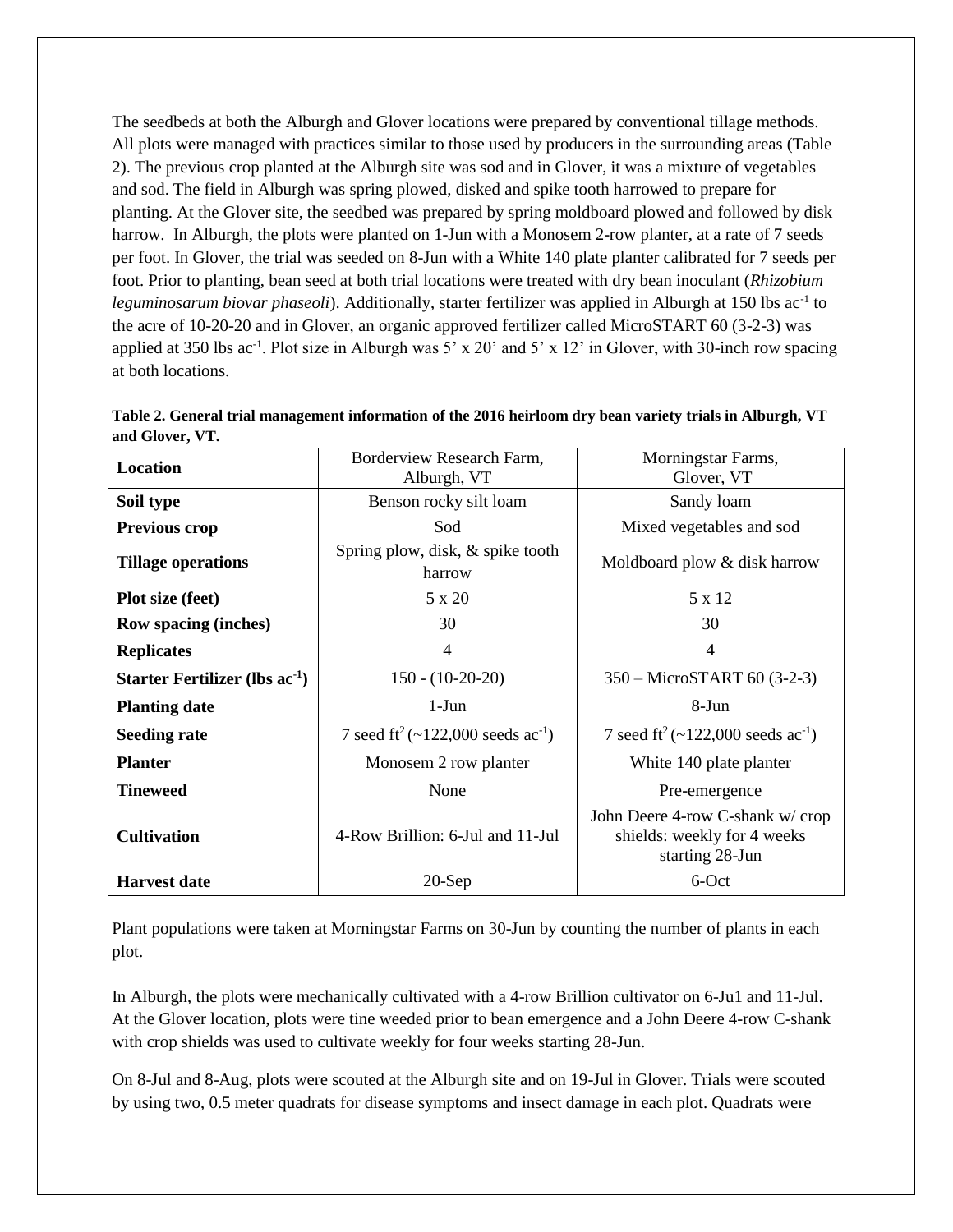placed randomly within bean rows. In each quadrat, the number of plants was recorded. The number of plants with disease symptoms and insect damage were recorded. In addition, one plant per quadrat was pulled to examine roots for pest damage. Plants with unknown discoloration or damage were pulled, placed in a labeled plastic bag, refrigerated, and identified at the UVM Plant Diagnostic Laboratory.

At the time of harvest, at both trial locations, plant height, relative maturity, plant vining, lodging, pod distance to ground were determined and 10 pods from each plot were examined for the presence of disease. At both locations, plots were hand harvested and then threshed with a portable thresher with a rasp bar rotor. Beans were then weighed to calculate yields and a DICKEY-John MINI GAC Plus meter was used to determine bean moisture content and test weight. Harvest occurred on 20-Sep and 21-Sep in Alburgh and 6-Oct in Glover.

Data was analyzed using mixed model analysis using the mixed procedure of SAS (SAS Institute, 1999). Replications were treated as random effects and treatments were treated as fixed. Mean comparisons were made using the Least Significant Difference (LSD) procedure when the F-test was considered significant (p<0.10). In Alburgh, diseased pods, moisture, and test weight were analyzed using the PROC MIXED procedure in SAS using the Tukey-Kramer adjustment, which means that each variety was analyzed with a pairwise comparison. There were significant differences among the two locations for most parameters, and therefore, data from each location is reported independently.

Variations in yield and quality can occur because of variations in genetics, soil, weather, and other growing conditions. Statistical analysis makes it possible to determine whether a difference among varieties is real or whether it might have occurred due to other variations in the field. At the bottom of each table a LSD value is presented for each variable (e.g. yield). Least Significant Differences at the 10% level of probability are shown. Where the difference between two varieties within a column is equal to or greater than the LSD value at the bottom of the column, you can be sure in 9 out of 10 chances that there is a real difference between the two varieties. Wheat varieties that were not significantly lower in performance than the highest variety in a particular column are indicated with an asterisk. In the example below, variety A is significantly different from variety C but not from variety B. The difference between A and B is equal to 725 which is less than the LSD value of 889. This means that these varieties did not differ in yield. The difference between A and C is equal to 1454 that is greater than the LSD value of 889. This means that the yields of these varieties were significantly different from one another. The asterisk indicates that variety B was not significantly lower than the top yielding variety.

| <b>Variety</b> | Yield |
|----------------|-------|
| A              | 3161  |
| B              | 3886* |
| C              | 4615* |
| LSD            | 889   |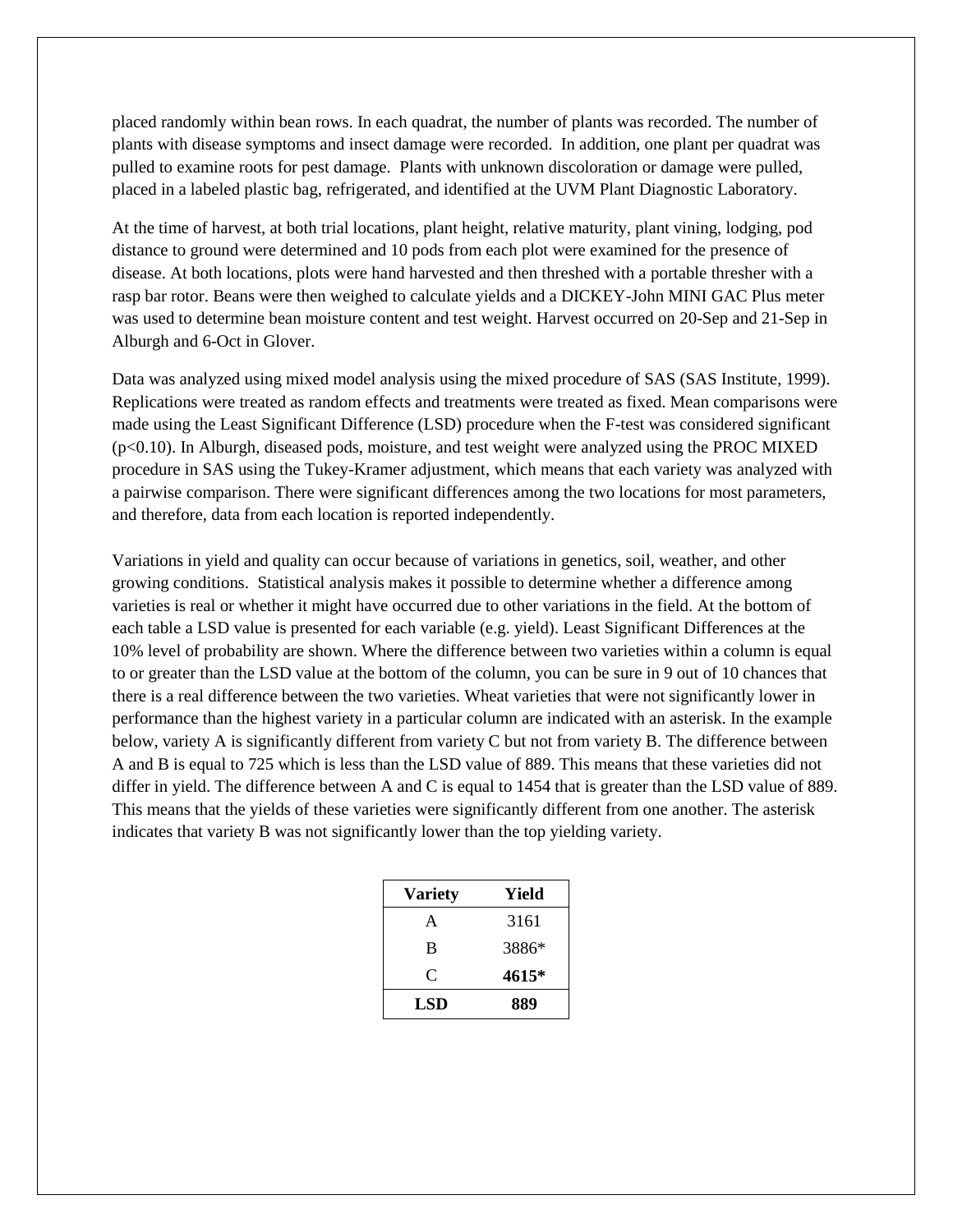# **RESULTS**

Seasonal precipitation and temperature recorded at a weather station in close proximity to the Alburgh trial site is shown in Table 3. The weather during the 2016 growing season was warmer and drier than average. Below average rainfall was recorded in June, July, August, and September totaled 5.35 inches below the 30-year average. In Alburgh, there was an accumulation of 2222 Growing Degree Days (GDDs), which is 195 GDDs above the 30-year average.

| Alburgh, VT                       | Jun     | Jul     | Aug     | <b>Sep</b> |
|-----------------------------------|---------|---------|---------|------------|
| Average temperature $(^{\circ}F)$ | 65.8    | 70.7    | 71.6    | 63.4       |
| Departure from normal             | 0.01    | 0.13    | 2.85    | 2.90       |
|                                   |         |         |         |            |
| Precipitation (inches)            | 2.81    | 1.79    | 2.98    | 2.47       |
| Departure from normal             | $-0.88$ | $-2.37$ | $-0.93$ | $-1.17$    |
|                                   |         |         |         |            |
| Growing Degree Days (50-86°F)     | 481     | 640     | 663     | 438        |
| Departure from normal             | 7.2     | 1.4     | 81.9    | 104        |

**Table 3. Temperature and precipitation summary for Alburgh, VT, 2016.**

Based on weather data from a Davis Instruments Vantage Pro2 with WeatherLink data logger. Historical averages are for 30 years of data provided by the NOAA (1981-2010) for Burlington, VT. Alburgh precipitation data from 8/17/16-10/31/16 was missing and replaced by data provided by the NOAA for Highgate, VT.

Seasonal precipitation and temperature recorded at a weather station in close proximity to the Glover trial site is shown in Table 4. The 2016 growing season at the Glover location brought cooler than average temperatures in June and July followed by warmer temperatures in August, September, and October. Above average rainfall was recorded in the months of June, July, and August that totaled three inches higher the 30-year average. Below average rainfall was recorded in September and October. In Glover, there was an accumulation of 2171 Growing Degree Days (GDDs), which is 83 GDDs above the 30-year average.

| Table 4. Temperatures and precipitation summary for Glover, VT, 2016. |  |  |
|-----------------------------------------------------------------------|--|--|
|                                                                       |  |  |

| <b>Saint Johnsbury, VT</b>          | <b>Jun</b> | Jul     | Aug  | <b>Sep</b> | Oct     |
|-------------------------------------|------------|---------|------|------------|---------|
| Average temperature $({}^{\circ}F)$ | 63.8       | 69.3    | 69.2 | 61.6       | 49.0    |
| Departure from normal               | $-1.81$    | $-0.62$ | 1.35 | 1.60       | 1.80    |
|                                     |            |         |      |            |         |
| Precipitation (inches)              | 4.63       | 5.19    | 5.54 | 1.50       | 3.35    |
| Departure from normal               | 0.62       | 1.07    | 1.32 | $-1.89$    | $-0.52$ |
|                                     |            |         |      |            |         |
| Growing Degree Days (50-86°F)       | 431        | 597     | 591  | 401        | 151     |
| Departure from normal               | $-37.3$    | $-21.2$ | 39.1 | 72.5       | 30.2    |

Based on National Weather Service data from cooperative observation stations in Saint Johnsbury, VT. Historical averages are for 30 years of NOAA data (1981-2010) from St. Johnsbury, VT.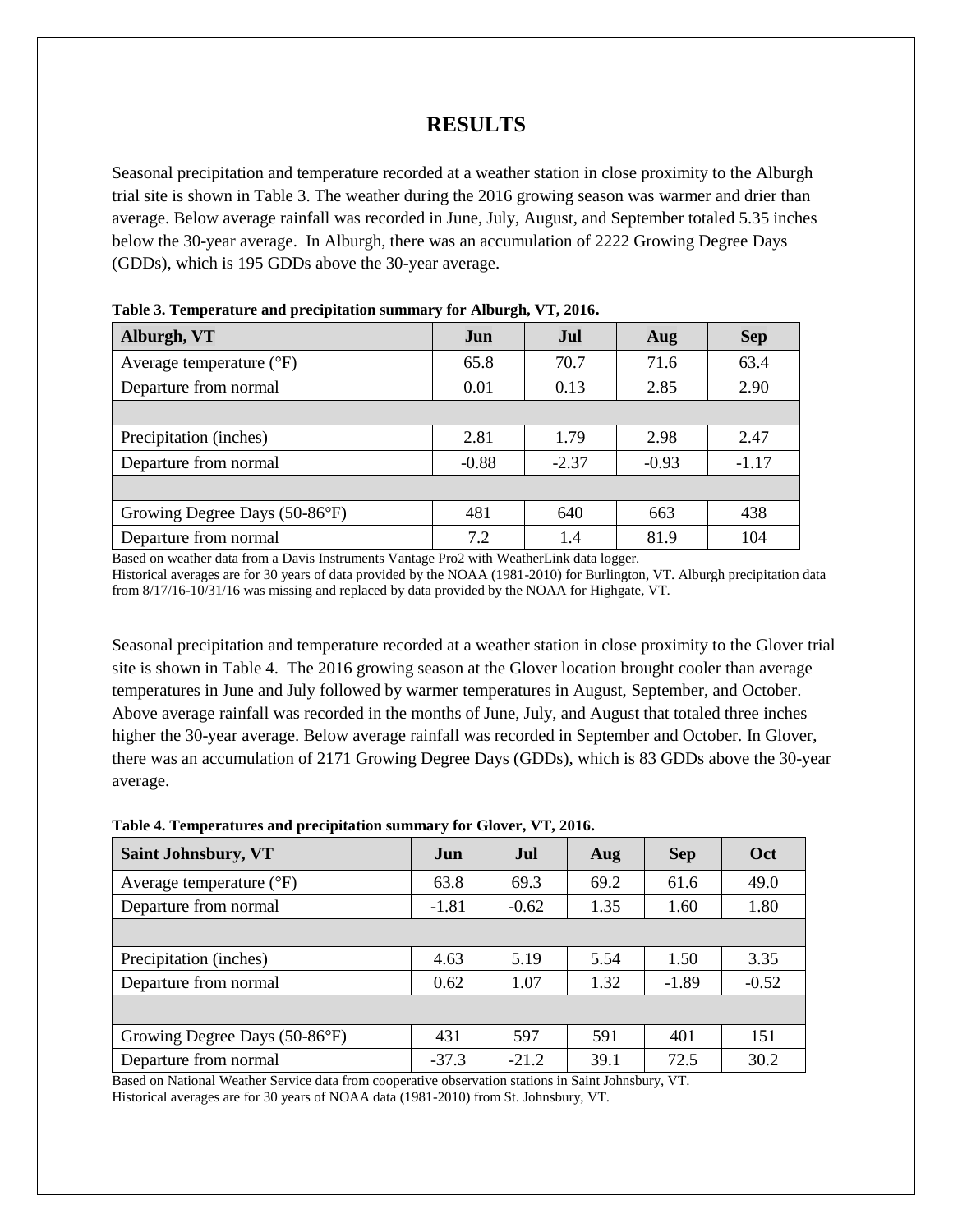#### *Heirloom Dry Bean Scouting*

Several plant pests were identified through scouting the trials this season (Table 5, Table 6). Root rots, primarily, Fusarium, Rhizoctonia, and Pythium root rot, were present at both trial locations. In Alburgh, 'Kenearly Yellow Eye' had the lowest root rot severity (0.50 %) and 'King of the Early' had the highest severity at 41.3 %. At the Glover trial location, 'Hutterite Soup' had the lowest root rot infection severity (0.00 %) and 'Raquel' had the highest with 56.3 % severity. Alternaria leaf spot (*Alternaria Aaternata*) was confirmed at both trial locations, however the severity was minimal. A bean mosaic virus was observed at the Alburgh trial site however, the exact virus was not determined. Anthracnose (*Glomerella lindemuthiana*) infection was seen on five dry bean varieties: Spanish Tolasna, Vermont Cranberry, Jacob's Cattle, Tiger's Eye, and Tongues of Fire. Common bacterial blight (*Xanthomonas axonopodis* pv. *phaseoli*) was identified in all of the varieties, in varying degrees, at both trial locations. 'Light Red Kidney' had the lowest severity at the Alburgh trial site (5.00%) and in Glover, Raquel and 'Spanish Tolasna' had the lowest severity (0.50%). Interestingly, Light Red Kidney also had the lowest Potato leafhopper severity. In contrast, Hutterite Soup had the highest amount of common bacterial blight (77.5%) and one of the highest severities for potato leafhopper (100%) (Table 7).

| <b>Variety</b>       | <b>Root rots</b> | <b>Anthracnose</b> | Common<br><b>bacterial</b><br>blight | <b>Alternaria</b><br>leaf spot | <b>Mosaic</b><br>virus |
|----------------------|------------------|--------------------|--------------------------------------|--------------------------------|------------------------|
|                      | $\frac{0}{0}$    | $\frac{0}{0}$      | $\frac{0}{0}$                        | $\frac{0}{0}$                  | $\frac{0}{0}$          |
| <b>Black Calypso</b> | 8.75             | 0.00               | 50.0                                 | 2.50                           | 25.0                   |
| Hutterite Soup       | 7.50             | 0.00               | 77.5                                 | 0.00                           | 7.50                   |
| Jacob's Cattle       | 5.00             | 5.00               | 50.0                                 | 0.00                           | 35.0                   |
| Jacob's Cattle Gold  | 21.3             | 0.00               | 47.5                                 | 0.00                           | 20.0                   |
| Kenearly Yellow Eye  | 0.50             | 0.00               | 45.0                                 | 0.00                           | 50.0                   |
| King of the Early    | 41.25            | 0.00               | 47.5                                 | 0.00                           | 15.0                   |
| Lowe's Champion      | 6.25             | 0.00               | 35.0                                 | 1.25                           | 8.00                   |
| Lina Sisco           | 5.00             | 0.00               | 35.0                                 | 0.00                           | 25.0                   |
| Light Red Kidney     | 13.8             | 0.00               | 5.00                                 | 1.75                           | 1.75                   |
| Marifax              | 1.25             | 0.00               | 30.0                                 | 2.50                           | 15.0                   |
| Orca                 | 2.50             | 0.00               | 30.0                                 | 0.00                           | 23.8                   |
| Peregion             | 13.8             | 0.00               | 6.25                                 | 0.00                           | 3.00                   |
| Raquel               | 25.0             | 0.00               | 23.8                                 | 1.25                           | 21.3                   |
| Spanish Tolasna      | 2.50             | 2.50               | 41.3                                 | 2.50                           | 30.0                   |
| Tiger's Eye          | 5.00             | 7.50               | 37.5                                 | 0.00                           | 32.5                   |
| Tongues of Fire      | 2.50             | 22.5               | 70.0                                 | 0.00                           | 40.0                   |
| Vermont Appaloosa    | 18.8             | 0.00               | 32.5                                 | 0.00                           | 55.0                   |
| Vermont Cranberry    | 20.0             | 2.50               | 20.0                                 | 0.00                           | 7.50                   |

**Table 5. 2016 Heirloom dry bean disease severity in Alburgh, VT.**

Values shown in **bold** are of the highest value or top performing.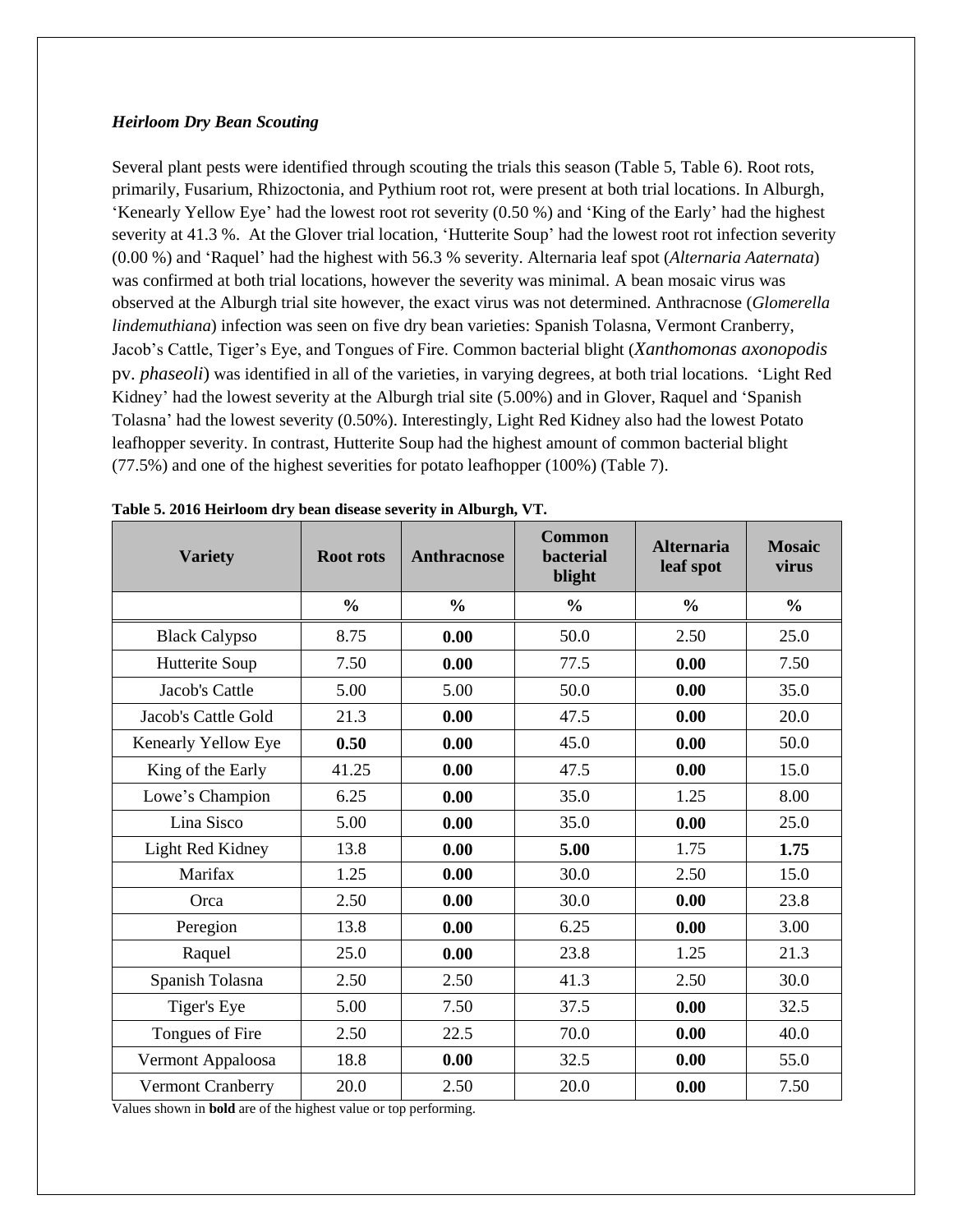| <b>Variety</b>       | <b>Root Rots</b> | <b>Common</b><br>bacterial<br>blight | <b>Alternaria</b><br>Leaf spot |
|----------------------|------------------|--------------------------------------|--------------------------------|
|                      | $\frac{0}{0}$    | $\frac{0}{0}$                        | $\frac{0}{0}$                  |
| <b>Black Calypso</b> | 10.0             | 4.25                                 | 0.00                           |
| Hutterite Soup       | 0.00             | 0.75                                 | 0.00                           |
| Jacob's Cattle Gold  | 27.5             | 2.50                                 | 2.50                           |
| Kenearly Yellow Eye  | 27.5             | 2.50                                 | 0.00                           |
| Lowe's Champion      | 7.50             | 2.75                                 | 0.00                           |
| Lina Sisco           | 53.8             | 1.25                                 | 3.75                           |
| Marifax              | 25.0             | 1.00                                 | 0.00                           |
| Peregion             | 1.25             | 1.25                                 | 0.00                           |
| Raquel               | 56.3             | 0.50                                 | 0.00                           |
| Spanish Tolasna      | 23.8             | 0.50                                 | 0.50                           |
| Tiger's Eye          | 12.5             | 5.50                                 | 0.00                           |
| Vermont Appaloosa    | 8.75             | 1.50                                 | 0.00                           |

**Table 6. 2016 Heirloom dry bean disease severity in Glover, VT.**

Values shown in **bold** are of the highest value or top performing.

Injury of certain heirloom dry bean varieties from potato leafhopper feeding was observed at both trial locations, and the most severe injury was recorded in Alburgh (Table 7, Figure 1). Potato leafhoppers feed with piercing-sucking mouthparts on host plant vascular tissue (Image 1). This restricts phloem and eventual xylem flow to the rest of the leaf resulting in leaf edge yellowing and curling. At high infestation levels, stunted internodes can be observed. Visual damage caused by potato leafhopper is called "hopperburn" (Image 2). Hopperburn is not present until 5-7 days after leafhopper feeding has occurred. The first sign is yellowing of the leaf at the tip followed by necrosis and leaf curling. These symptoms are the result of the plant shutting down photosynthesis in the leaf in response to leafhopper feeding. As this pest weakens a plant, it becomes more vulnerable to disease. In Alburgh, 'Lowe's Champion' and 'Peregion' had low potato leafhopper damage; all the other varieties had severities above 40% (Table 7). At the Glover location, the potato leafhopper was not nearly as severe, 3.0% - 15.0%.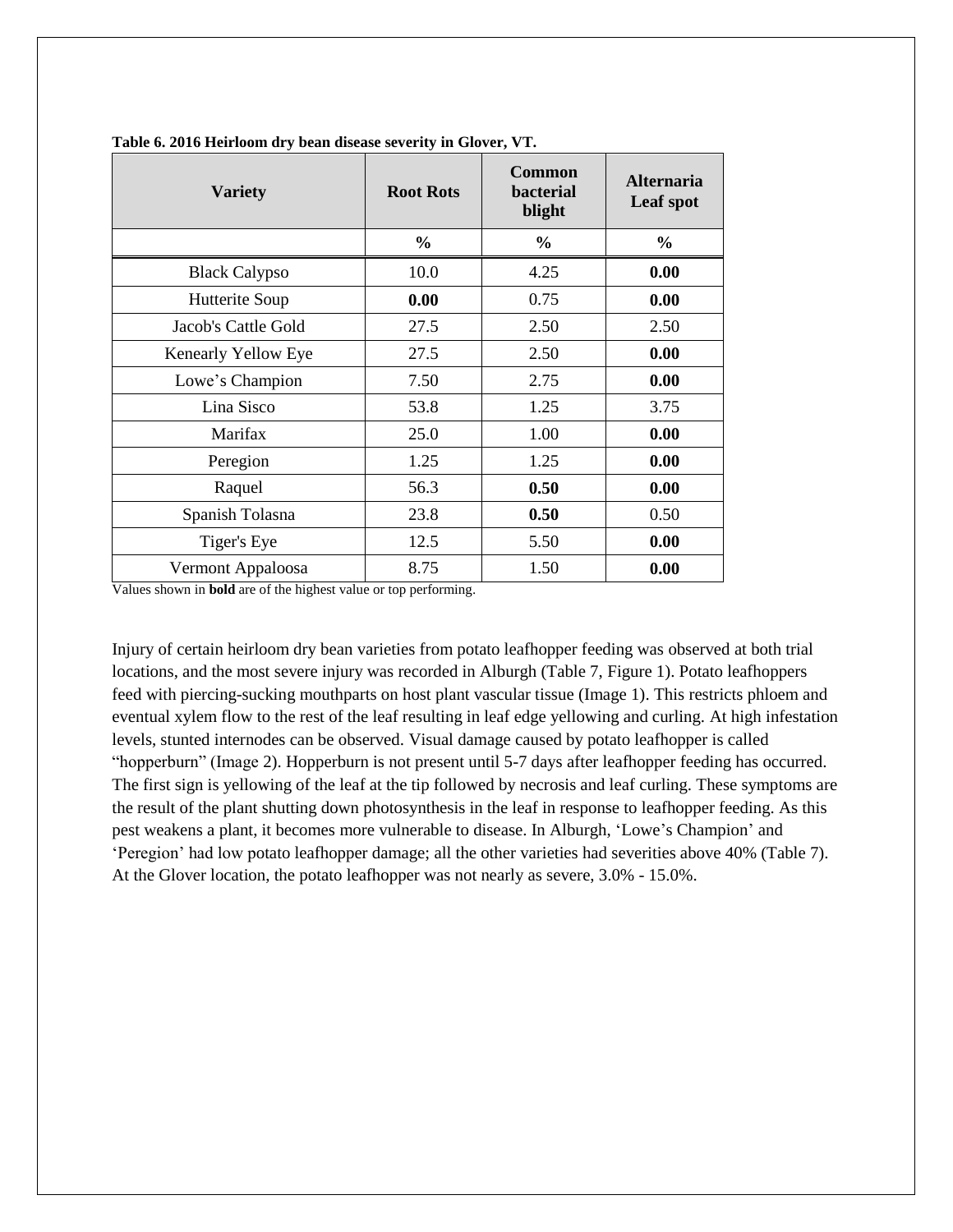**Table 7. 2016 Heirloom dry bean Potato leafhopper damage in Alburgh, VT and Glover, VT.**

| <b>Variety</b>       | Alburgh, VT<br><b>Potato leafhopper</b><br>damage | Glover, VT<br><b>Potato leafhopper</b><br>damage |
|----------------------|---------------------------------------------------|--------------------------------------------------|
|                      | $\%$                                              | $\%$                                             |
| <b>Black Calypso</b> | 78.8                                              | 8.75                                             |
| Hutterite Soup       | 100                                               | 4.25                                             |
| Jacob's Cattle       | 72.5                                              |                                                  |
| Jacob's Cattle Gold  | 76.3                                              | 9.25                                             |
| Kenearly Yellow Eye  | 100                                               | 15.0                                             |
| King of the Early    | 67.5                                              |                                                  |
| Lowe's Champion      | $7.50*$                                           | 3.00                                             |
| Lina Sisco           | 58.8                                              | 6.75                                             |
| Light Red Kidney     | 58.8                                              |                                                  |
| Marifax              | 56.3                                              | 10.0                                             |
| Orca                 | 41.3                                              |                                                  |
| Peregion             | $10.0*$                                           | 12.5                                             |
| Raquel               | 71.3                                              | 3.75                                             |
| Spanish Tolasna      | 57.5                                              | 6.25                                             |
| Tiger's Eye          | 61.3                                              | 11.3                                             |
| Tongues of Fire      | 97.5                                              |                                                  |
| Vermont Appaloosa    | 62.5                                              | 10.0                                             |
| Vermont Cranberry    | 48.8                                              |                                                  |
| LSD(0.10)            | 22.4                                              | <b>NS</b>                                        |
| Trial Mean           | 62.6                                              | 8.40                                             |

Values shown in **bold** are of the highest value or top performing.

\* Dry beans that did not perform significantly lower than the top performing variety

in a particular column are indicated with an asterisk.

NS-Treatments were not significantly different from one another.

'-' indicates varieties not grown at the Glover, VT trial site.



**Image 1. Potato leafhoppers on heirloom dry beans, Alburgh, VT.**



**Image 2. Dry bean "hopperburn", Alburgh, VT.**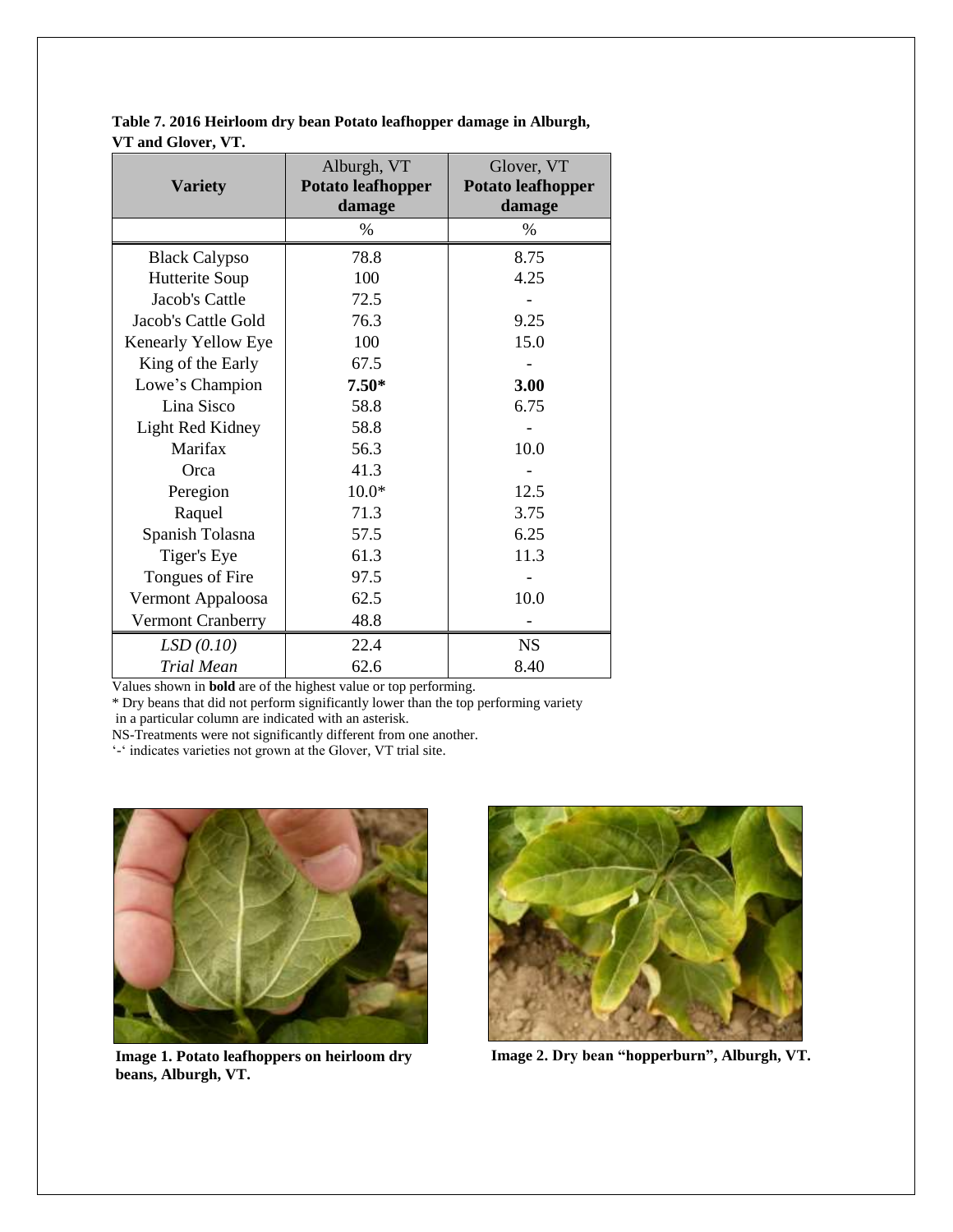

**Figure 1. 2016 Potato leafhopper damage of heirloom dry bean varieties in Alburgh, VT**  Varieties with the same letter did not differ significantly in yield.

## *Heirloom Dry Bean Harvest – Alburgh, VT*

In Alburgh, there were significant differences in plant height. The tallest variety was Light Red Kidney at 38.3 cm. Other tall varieties included: 'Lowe's Champion,' Kenearly Yellow Eyes, 'Orca,' Peregion, Spanish Tolasna, 'Vermont Appaloosa,' 'Jacob's Cattle Gold,' 'Jacob's Cattle,' and 'Marifax.' The shortest variety was 'Tongues of Fire' at 25 cm. There was no significant difference in lodged plants. Only two varieties, Hutterite Soup and Peregion lodged minimally (7.50%). Although not significant, the variety with greatest pod distance to ground was Kenearly Yellow Eye (2.33 cm). Several varieties had pods touching or nearly touching the ground. This can promote the spread of disease and can lead to premature sprouting of the beans in the pods. The primary pod diseases observed were Aschochyta and Anthracnose. The variety with the lowest pod disease severity was Peregion (7.50%) while 'Black Calypso' had the highest at 52.5%. The severity of diseased pods was not found to be significant.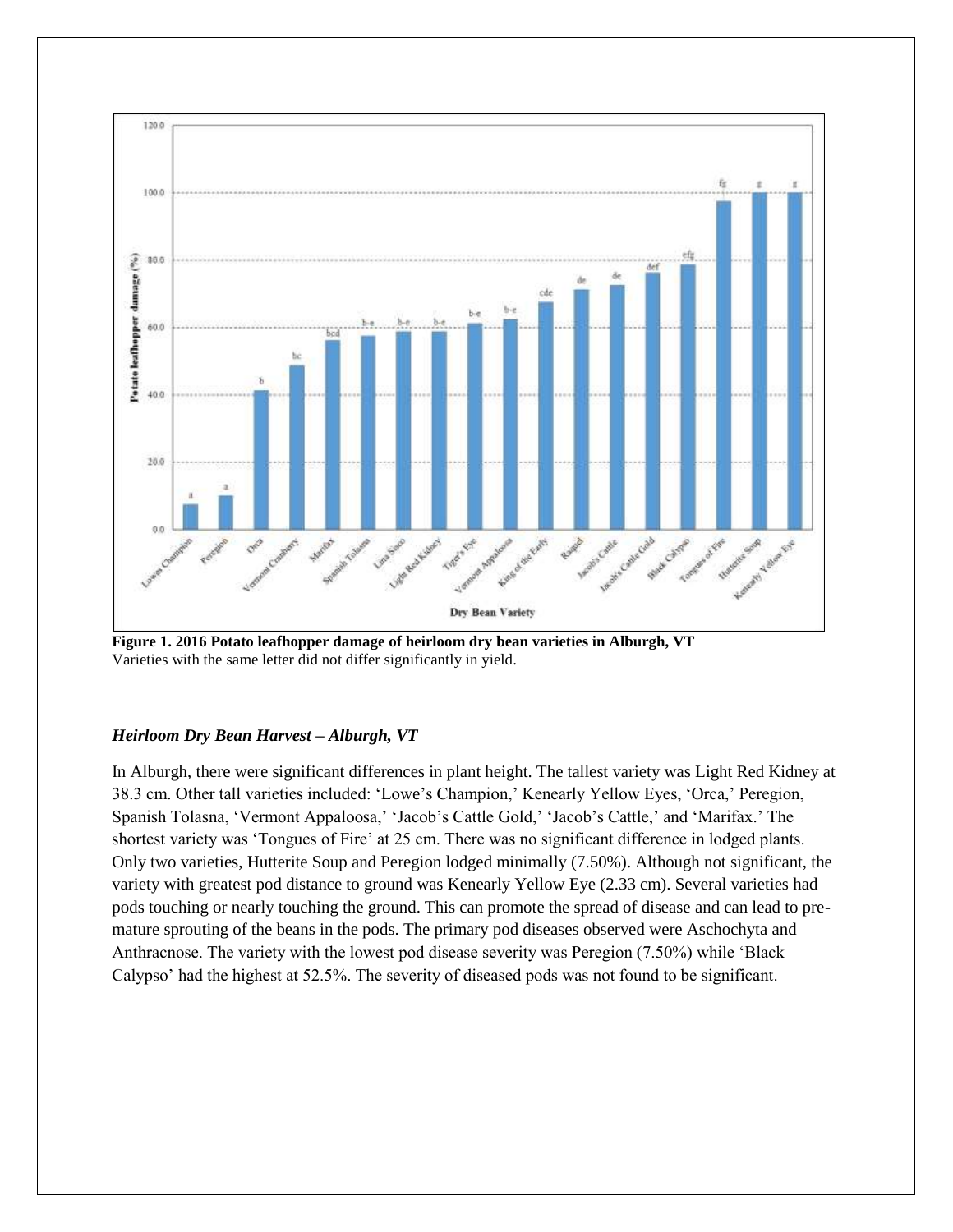| <b>Variety</b>       | <b>Plant height</b> | <b>Lodged</b> | Pod distance<br>to ground | Pod disease |
|----------------------|---------------------|---------------|---------------------------|-------------|
|                      | cm                  | $\%$          | cm                        | $\%$        |
| <b>Black Calypso</b> | 28.2                | 0.00          | 1.17                      | 52.5        |
| Hutterite Soup       | 28.5                | 7.50          | 1.17                      | 22.5        |
| Jacob's Cattle Gold  | $32.6*$             | 0.00          | 0.75                      | 30.0        |
| Jacob's Cattle       | $32.4*$             | 0.00          | 1.83                      | 30.0        |
| Kenearly Yellow Eye  | 34.9*               | 0.00          | 2.33                      | 25.0        |
| King of the Early    | 30.6                | 0.00          | 0.50                      | 47.5        |
| Lowe's Champion      | $36.3*$             | 0.00          | 1.08                      | 32.5        |
| Lina Sisco           | 29.5                | 0.00          | 0.00                      | 20.0        |
| Light Red Kidney     | $38.3*$             | 0.00          | 0.17                      | 37.5        |
| Marifax              | $32.2*$             | 0.00          | 0.08                      | 32.5        |
| Orca                 | $34.7*$             | 0.00          | 0.25                      | 22.5        |
| Peregion             | $34.2*$             | 7.50          | 0.00                      | 7.50        |
| Raquel               | 31.3                | 0.00          | 0.08                      | 32.5        |
| Spanish Tolasna      | $34.0*$             | 0.00          | 0.83                      | 37.5        |
| Tongues of Fire      | 25.0                | 0.00          | 0.00                      | 40.0        |
| Tiger's Eye          | 31.5                | 0.00          | 0.00                      | 30.0        |
| Vermont Appaloosa    | $33.3*$             | 0.00          | 0.00                      | 35.0        |
| Vermont Cranberry    | 27.4                | 0.00          | 0.00                      | 42.5        |
| LSD(0.10)            | 6.15                | <b>NS</b>     | <b>NS</b>                 | <b>NS</b>   |
| <b>Trial Mean</b>    | 31.9                | 0.83          | 0.57                      | 32.1        |

**Table 8. 2016 Heirloom dry bean pre-harvest measurements, Alburgh, VT.**

Values shown in **bold** are of the highest value or top performing.

\* Dry beans that did not perform significantly lower than the top performing variety in a particular column are indicated with an asterisk.

NS-Treatments were not significantly different from one another.

In Alburgh, there were significant differences in the yield, harvest moisture, and test weight (Table 9). The highest yielding variety was Peregion (2264 lbs ac<sup>-1</sup>) and the lowest yielding was Tongues of Fire with 242 lbs  $ac^{-1}$  (Figure 2). The variety with the lowest harvest moisture was King of the Early (19.0%) and the highest moisture at harvest was Tongues of Fire (36.0%). All of the harvest moistures were above the recommend level for proper storage and therefore, all varieties had to be dried down to below 14% moisture. The variety with the highest test weight was Hutterite Soup (60.9 lbs bu<sup>-1</sup>). Other varieties with high test weights include: Kenearly Yellow Eye (60.8 lbs bu<sup>-1</sup>), Peregion (60.4 lbs bu<sup>-1</sup>), Lowe's Champion (60.0 lbs bu<sup>-1</sup>), Black Calypso (59.1 lbs bu<sup>-1</sup>), 'Vermont Cranberry' (59.0 lbs bu<sup>-1</sup>), Spanish Tolasna (58.3 lbs bu<sup>-1</sup>), King of the Early (58.2 lbs bu<sup>-1</sup>), and Marifax (58.0 lbs bu<sup>-1</sup>). However, only four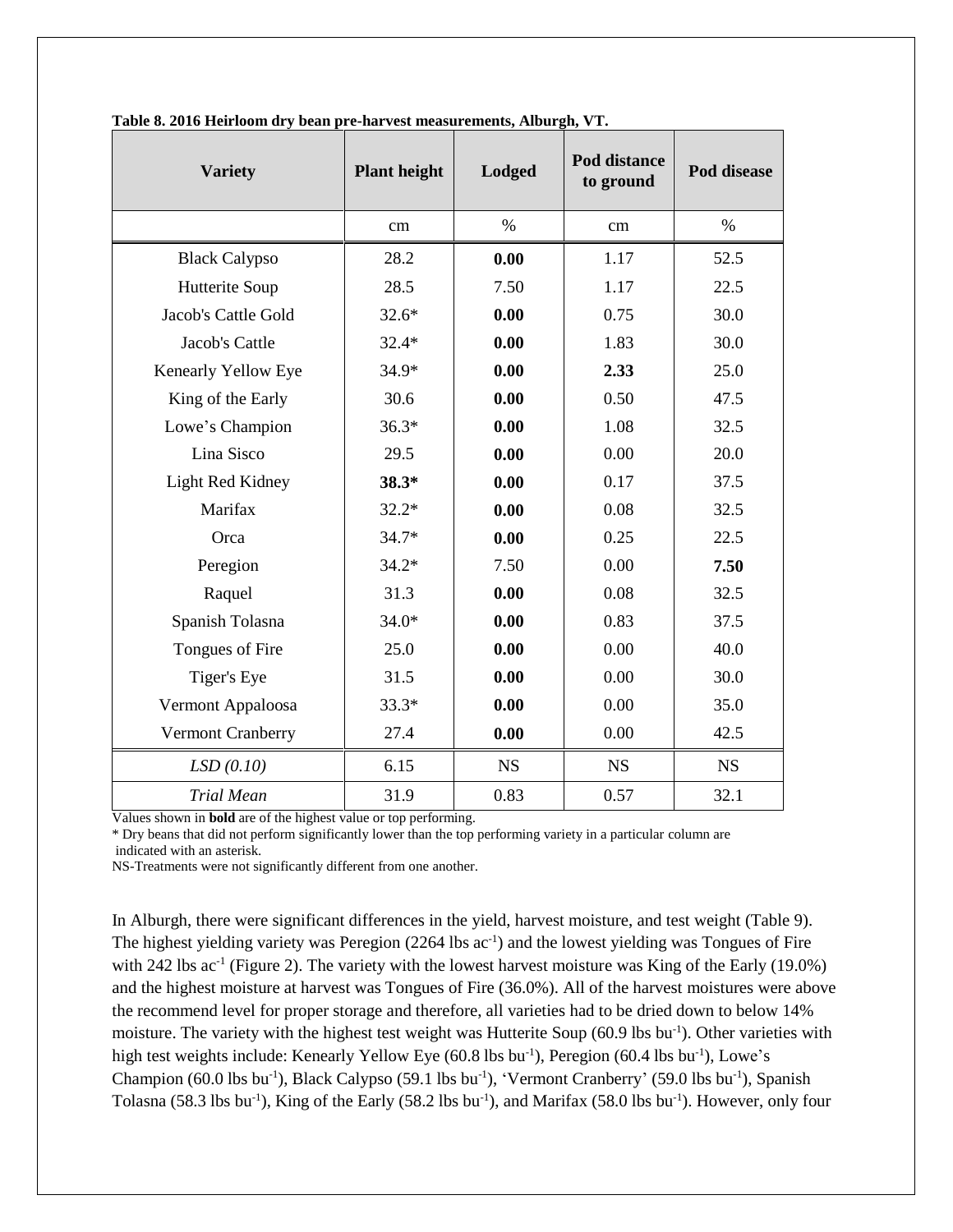varieties (Hutterite Soup, Kenearly Yellow Eye, Peregion, and Lowes Champion) had test weights that met or exceeded industry standards of 60 lbs bu<sup>-1</sup>.

| <b>Variety</b>       | Dry matter<br>yield    | <b>Harvest</b><br>moisture | <b>Test</b><br>weight  |
|----------------------|------------------------|----------------------------|------------------------|
|                      | $lbs$ ac <sup>-1</sup> | $\%$                       | $lbs$ bu <sup>-1</sup> |
| <b>Black Calypso</b> | 806                    | 19.9*                      | $59.1*$                |
| Hutterite Soup       | 646                    | $25.5*$                    | $60.9*$                |
| Jacob's Cattle Gold  | 1179                   | 27.0                       | 54.1                   |
| Jacob's Cattle       | 1155                   | $22.0*$                    | 57.3                   |
| Kenearly Yellow Eye  | 734                    | 19.8*                      | $60.8*$                |
| King of the Early    | 1297                   | $19.0*$                    | 58.2*                  |
| Lowe's Champion      | 1567                   | $23.6*$                    | $60.0*$                |
| Lina Sisco           | 1241                   | 19.8*                      | 55.4                   |
| Light Red Kidney     | 1601                   | $20.9*$                    | 55.4                   |
| Marifax              | 1252                   | $23.0*$                    | 58.0*                  |
| Orca                 | 1466                   | 31.2                       | 54.5                   |
| Peregion             | 2264*                  | 23.9*                      | $60.4*$                |
| Raquel               | 973                    | 26.3                       | 54.5                   |
| Spanish Tolasna      | 856                    | 25.7                       | 58.3*                  |
| Tongues of Fire      | 242                    | 36.0                       | 43.6                   |
| Tiger's Eye          | 1135                   | $20.6*$                    | 53.2                   |
| Vermont Appaloosa    | 920                    | $21.9*$                    | 57.3                   |
| Vermont Cranberry    | 1412                   | $23.0*$                    | 59.0*                  |
| LSD(0.10)            | 362                    | 6.37                       | 3.44                   |
| <b>Trial Mean</b>    | 1153                   | 23.8                       | 56.7                   |

**Table 9. 2016 Heirloom dry bean harvest measurements, Alburgh, VT.**

Values shown in **bold** are of the highest value or top performing.

\* Dry beans that did not perform significantly lower than the top performing variety in a particular column are indicated with an asterisk.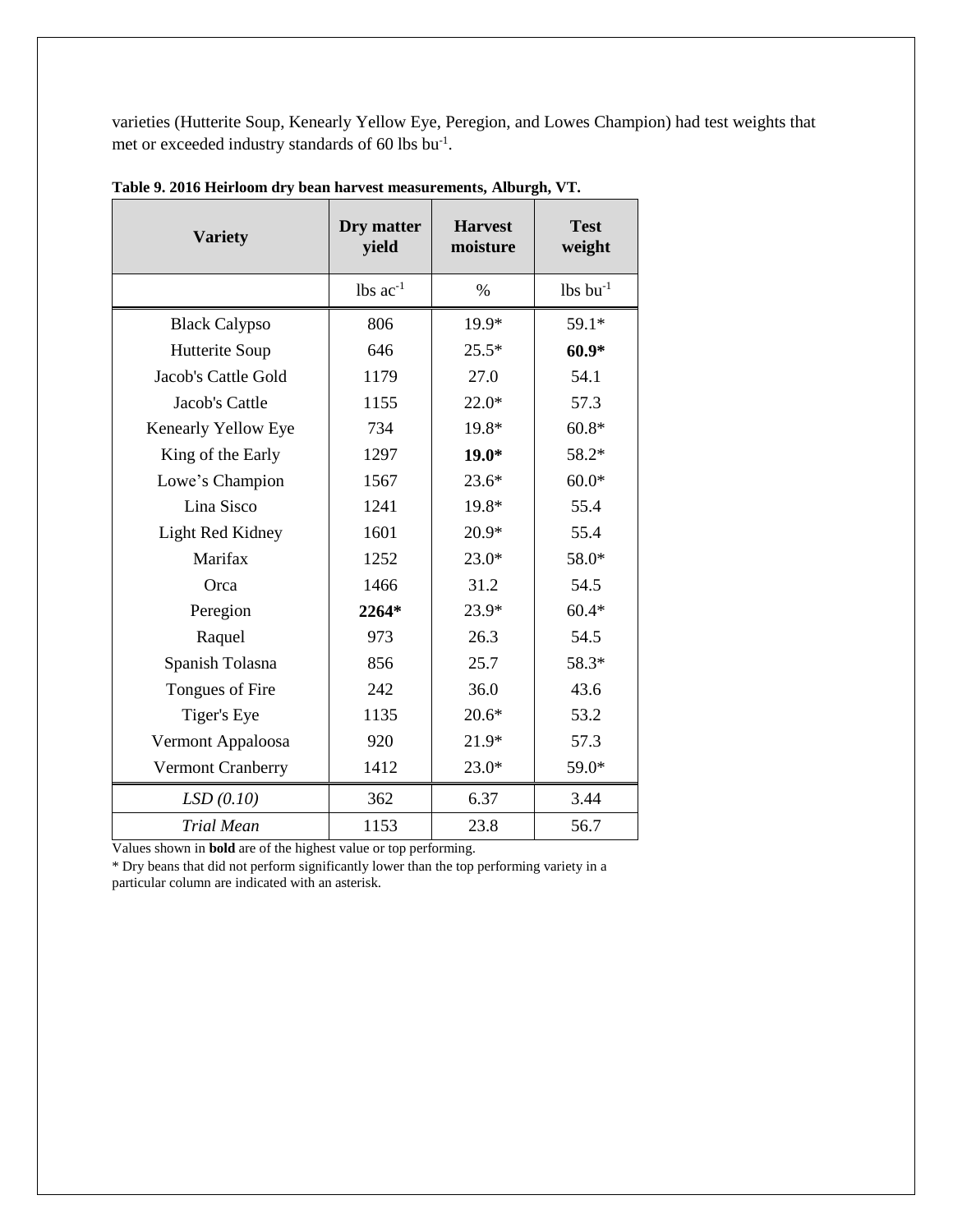

**Figure 2. 2016 Heirloom dry bean yields, Alburgh, VT.** Varieties with the same letter did not differ significantly in yield.

### *Heirloom Dry Bean Harvest – Glover, VT*

Plant population, plant height, pod distance to ground, and pod disease severity were all significantly different at the Glover trial location (Table 10). 'Red Calypso' had the highest plant population (65,703 plants ac<sup>-1</sup>) and the lowest plant population was Lowe's Champion (4175 plants ac<sup>-1</sup>). The tallest plant variety at this location was Jacob's Cattle Gold (46.8 cm). Other tall varieties were Raquel (44.0 cm) and Spanish Tolasna (42.5 cm). The greatest pod distance to ground was Jacob's Cattle Gold (10.3 cm) and this variety had one of the lowest pod disease severities (15.0%) as well. Several varieties that had higher pod distance from the ground and also lower pod disease severity included Marifax, Kenearly Yellow Eye, and Raquel. Peregion was the exception with a pod distance to ground of 0.58 cm and pod disease severity of 15%.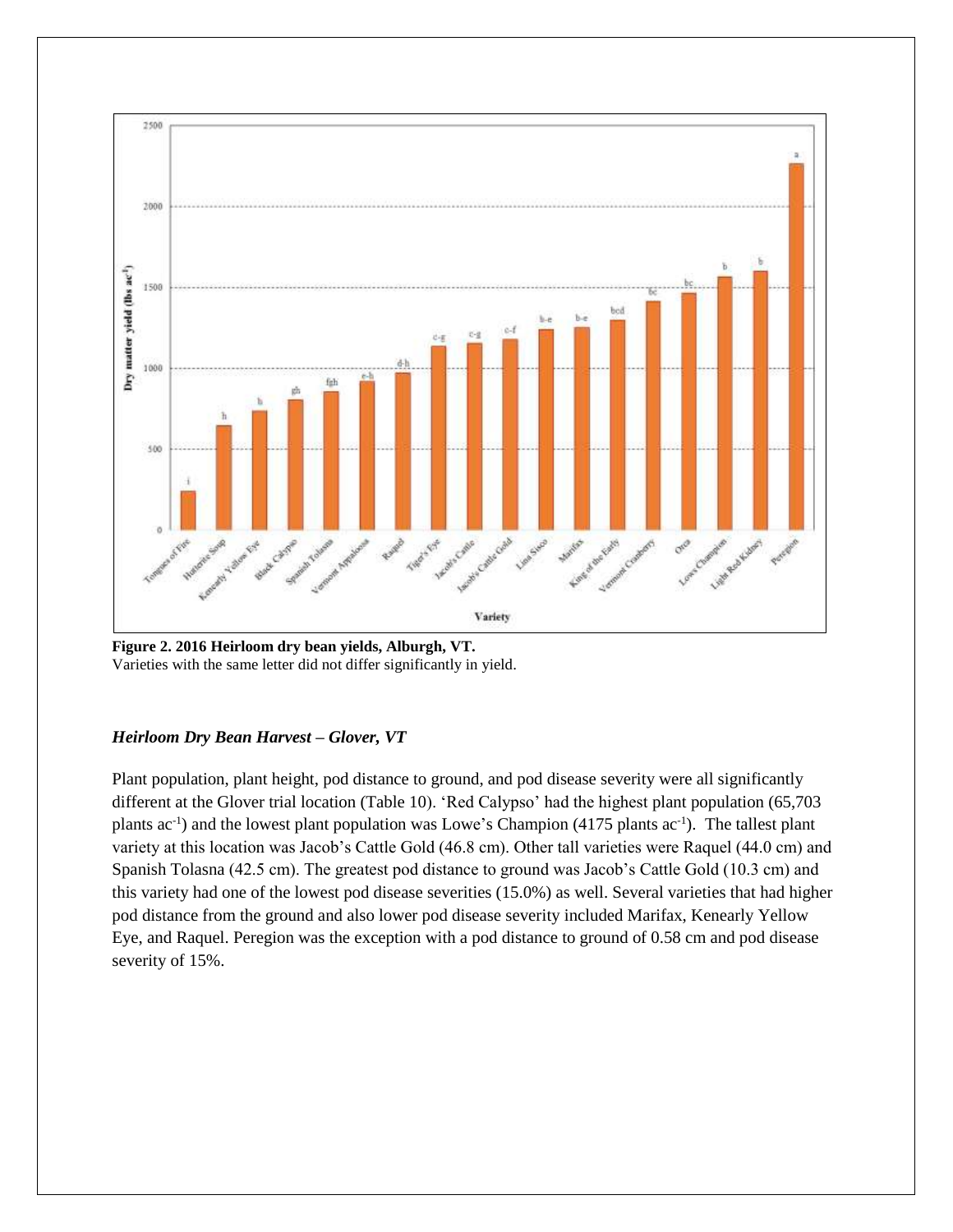| <b>Variety</b>       | <b>Plant</b><br>population | <b>Plant</b><br>height | Pod<br>distance to<br>ground | Pod disease |
|----------------------|----------------------------|------------------------|------------------------------|-------------|
|                      | # per $ac^{-1}$            | cm                     | cm                           | $\%$        |
| <b>Black Calypso</b> | 29222                      | 36.9                   | 5.25                         | 42.5        |
| Hutterite Soup       | 28859                      | 36.3                   | 1.25                         | $27.5*$     |
| Jacob's Cattle Gold  | 39658                      | $46.8*$                | $10.3*$                      | $15.0*$     |
| Kenearly Yellow Eye  | 25047                      | 37.5                   | 8.92*                        | $17.5*$     |
| Lowe's Champion      | 4175                       | 33.8                   | 1.00                         | $30.0*$     |
| Lina Sisco           | 39386                      | 35.4                   | 4.25                         | 57.5        |
| Marifax              | 37026                      | 36.1                   | $9.75*$                      | $20.0*$     |
| Peregion             | 65703*                     | 38.8                   | 0.58                         | $15.0*$     |
| Raquel               | 32035                      | 44.0*                  | $7.75*$                      | $25.0*$     |
| Spanish Tolasna      | 32307                      | $42.5*$                | 5.58                         | $35.0*$     |
| Tiger's Eye          | 46283                      | 31.5                   | 1.25                         | 77.5        |
| Vermont Appaloosa    | 35302                      | 41.3                   | 3.92                         | 52.5        |
| LSD(0.10)            | 8857                       | 5.07                   | 4.36                         | 26.1        |
| Trial Mean           | 34583                      | 38.4                   | 4.98                         | 34.6        |

**Table 10. 2016 Heirloom dry bean plant populations and pre-harvest measurements in Glover, VT.**

Values shown in **bold** are of the highest value or top performing.

\* Dry beans that did not perform significantly lower than the top performing variety in a particular column are indicated with an asterisk.

In Glover, harvest yield, moisture, and test weight differed significantly by variety (Table 11). The highest yielding variety was Peregion (2016 lbs ac<sup>-1</sup>). The lowest yielding harvested variety was Lowe's Champion  $(355$  lbs  $ac^{-1}$ ) (Figure 3). The varieties with the lowest moistures at harvest were Black Calypso, Marifax, and 'Tiger's Eye' at 22.8%. All varieties were above the recommended storage moisture of 14% and therefore had to be dried down. Peregion had the highest test weight of 58.9 lbs bu<sup>-1</sup>. Other varieties with high test weights include: Hutterite Soup (58.8 lbs bu<sup>-1</sup>), Vermont Appaloosa (58.3 lbs bu<sup>-1</sup>), Marifax (58.3 lbs bu<sup>-1</sup>), and Kenearly Yellow Eye (58.1 lbs bu<sup>-1</sup>). However, all varieties were below industry standards of 60 lbs bu<sup>-1</sup>.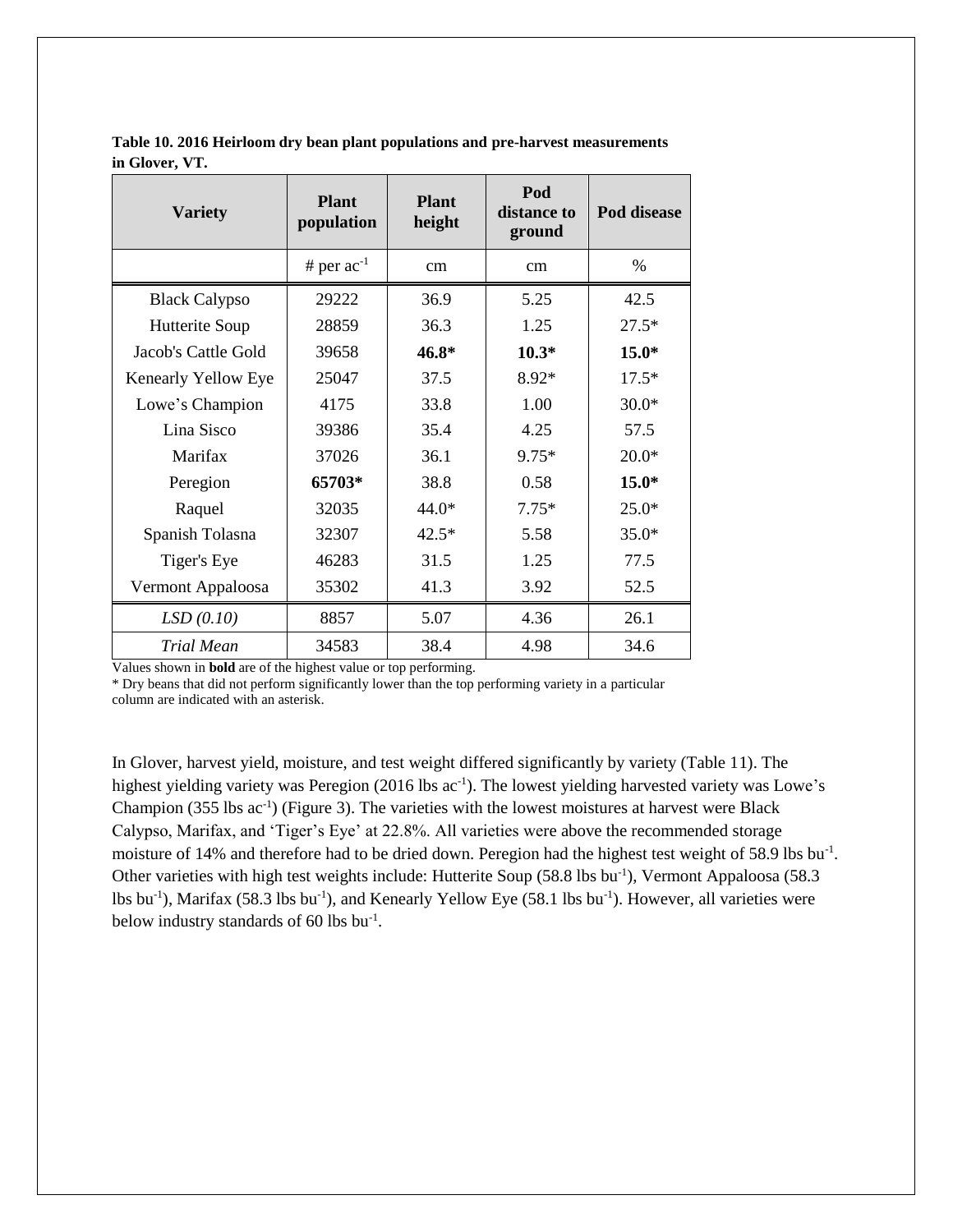| <b>Variety</b>       | Dry matter<br>yield | <b>Harvest</b><br>moisture | <b>Test</b><br>weight |
|----------------------|---------------------|----------------------------|-----------------------|
|                      | $lbs$ ac-1          | $\%$                       | lbs bu-1              |
| <b>Black Calypso</b> | 637                 | 22.8*                      | 54.6                  |
| Hutterite Soup       | 1212                | 26.5                       | 58.8*                 |
| Jacob's Cattle Gold  | 1018                | 32.8                       | 55.3                  |
| Kenearly Yellow Eye  | 617                 | $23.5*$                    | 58.1*                 |
| Lows Champion        | 355                 | 26.8                       | 56.8                  |
| Lina Sisco           | 1378                | $23.3*$                    | 56.8                  |
| Marifax              | 1014                | $22.8*$                    | 58.3*                 |
| Peregion             | 2016*               | $25.6*$                    | 58.9*                 |
| Raquel               | 1182                | 30.0                       | 54.7                  |
| Spanish Tolasna      | 938                 | 32.0                       | 54.3                  |
| Tiger's Eye          | 815                 | $22.8*$                    | 52.1                  |
| Vermont Appaloosa    | 724                 | $25.0*$                    | 58.3*                 |
| LSD(0.10)            | 446                 | 3.56                       | 1.80                  |
| Trial Mean           | 992                 | 26.1                       | 56.4                  |

**Table 11. 2016 Heirloom dry bean yield and quality, Glover, VT.**

Values shown in **bold** are of the highest value or top performing.

\* Dry beans that did not perform significantly lower than the top performing variety

in a particular column are indicated with an asterisk.